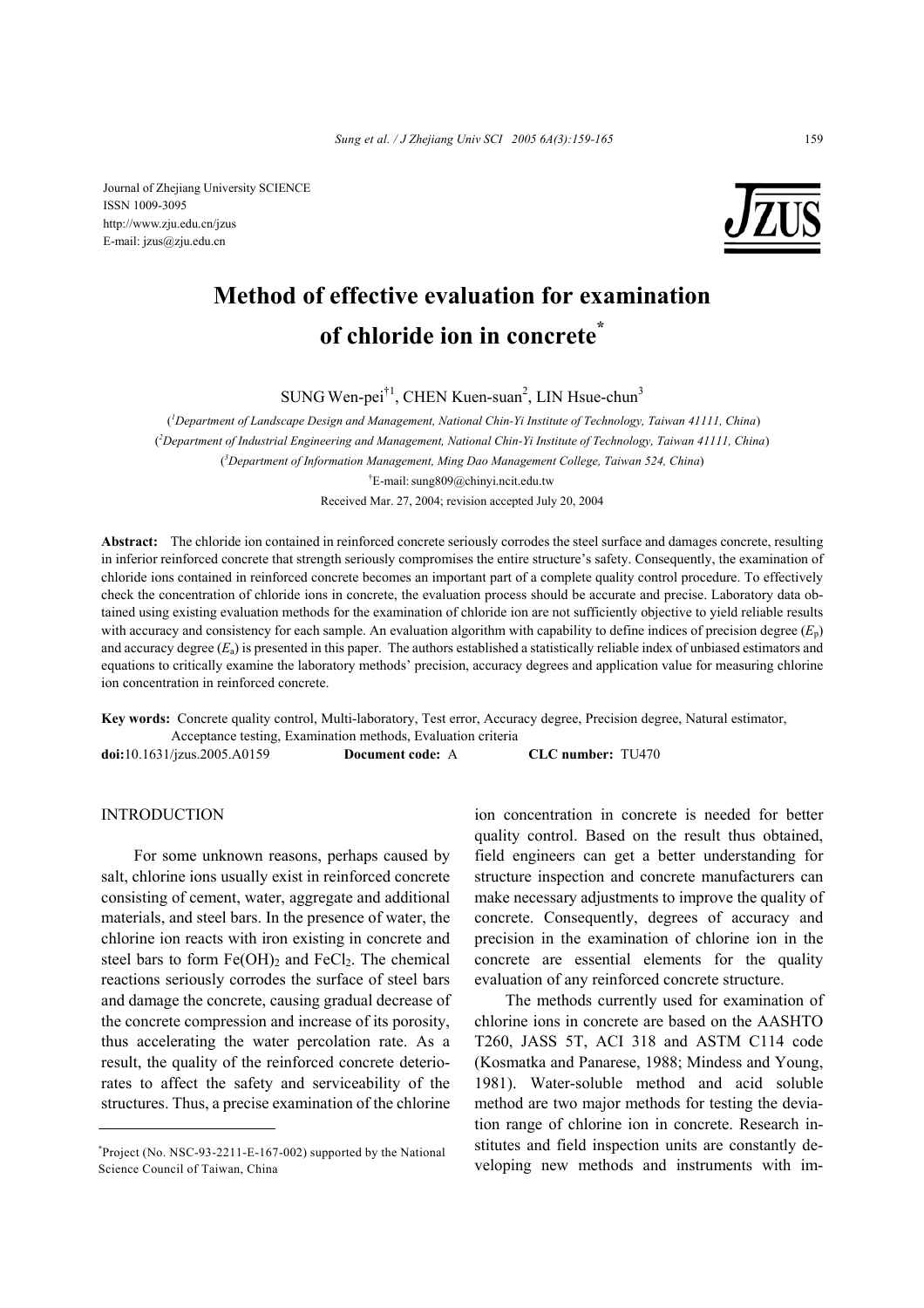proved efficiency, accuracy and cost-effectiveness. Actually, evaluating the efficacy of chlorine ion examination is similar to that used in evaluating the process capability of machinery to manufacture products. Thus, the technology of engineering quality analysis for evaluating the process capability of test tools in the manufacturing process is applied for the examination of chlorine ion. Some effective methods proposed by researchers such as Kane (1986), Chan *et al*.(1988), Chou and Owen (1989), Boyles (1991; 1994), Pearn *et al*.(1992), Greenwich and Jahr-Schaffrath (1995) and Chen (1998a; 1998b), and many others provided accurate evaluation of the industrial process capability and efficacy. The indices developed using these methods provide convenient and effective tools for objectively evaluating the production capability and performance with defined degrees of precision and accuracy. In this paper, the efficiency of chlorine ion test equipments and methods can be verified using these indices to derive an accurate estimation. A criterion based on the principle of statistics to evaluate the process performance of the test tools for measuring chlorine ion concentrations in concrete is presented. This criterion provides a simplified method for critically reviewing the process performance of the test tools for measuring chlorine ion concentrations in concrete and for evaluating the precision and accuracy degrees. Actually, the proposed method is expected to detect and solve problems in the manufacturing process.

# THE PERFORMANCE INDEX FOR THE EXAMI-NATION OF CHLORIDE ION IN CONCRETE

The process performance index for examining chlorine ion in concrete is numerical, and valuates whether the test tools achieve their required efficacy or not. To evaluate the efficacy of test tools, blind samples must be taken as a target value *T*. Assuming that *X* is a blind sample used to evaluate any test tools, because the inspected value is unknown, the evaluation of test tools is a random experiment where *X* is a random variable. If *X* obeys the normal distribution law with mean value  $\mu$  and variance value  $\sigma^2$ , it is denoted as  $X \sim N(\mu, \sigma^2)$ . The closer the mean value  $\mu$ approaches the target value *T*, the higher is observed accuracy and a lower  $\sigma^2$  will lead to higher precise.

Let *d* be the maximum allowable error, the tolerance interval is  $T \pm d$  in which  $U(T + d)$  and  $L(T - d)$ represent the upper and lower bound of tolerance, respectively. In accordance with ASTM C670, that the precision degree should be determined by  $2\sigma$  is assumed to follow the normal distribution  $X \sim N(\mu, \sigma^2)$ and about 95% lies in the interval  $\mu \pm 2\sigma$ , or  $F_x(\sigma+2\sigma)$ – $F_x(\sigma-2\sigma)$  nearly equals 95%.  $F_x(\cdot)$  is the X cumulative function of distribution. Comparing the actual test distribution with the tolerance interval, the evaluation index of precision degree for the manufacturing process can be defined as:

$$
E_p = \frac{d}{2\sigma},\tag{1}
$$

For the case of  $\mu = T$ , the probability of real inspected values will exceed the upper bound for  $E_p=1.5$  and the lower bound for  $E_p=1.0$ . Thus the probability of erroneous estimation lies between 4.56% and 0.27%. In Eq.(1),  $d$  is a constant implying that a lower index value will result in lower variance value  $\sigma^2$ , and a higher precision degree will be detected. Hence, *E*<sup>p</sup> can be declared as the imprecision index for testing methods and tools. Using the index of precision degree  $E_p$ , the accuracy index of test tool can be defined as follows:

$$
E_a = 1 - \frac{|\mu - T|}{d},\tag{2}
$$

The value of  $E_a$  should be less than or equal to 1 ( $E_a \le 1$ ). When  $\mu$  approaches *T*, i.e.,  $E_a$  approaches 1, the accuracy degree is satisfactory. When  $E_a=1$ , the inspected enumeration of this examination method equals to the target value *T*, i.e.  $\mu=U$  or  $\mu=L$ . If  $E_a<0$ , the test value  $\mu$  is located outside the tolerance interval. Thus, the manufacturing unit can improve the test tools based on the values of *E*a. Table 1 shows the relationship between various  $E_a$  and  $\mu$ .

When the difference between the examined value and real value is less than the tolerance value *d*, the test method attains the required specification. Otherwise, the test tool is unacceptable. The risk of deviated rate (*p*) calculated using  $1-[F(U)-F(L)]$  is proposed in this paper, in which  $F(X)$  is the cumulative function of distribution with random variable *X*.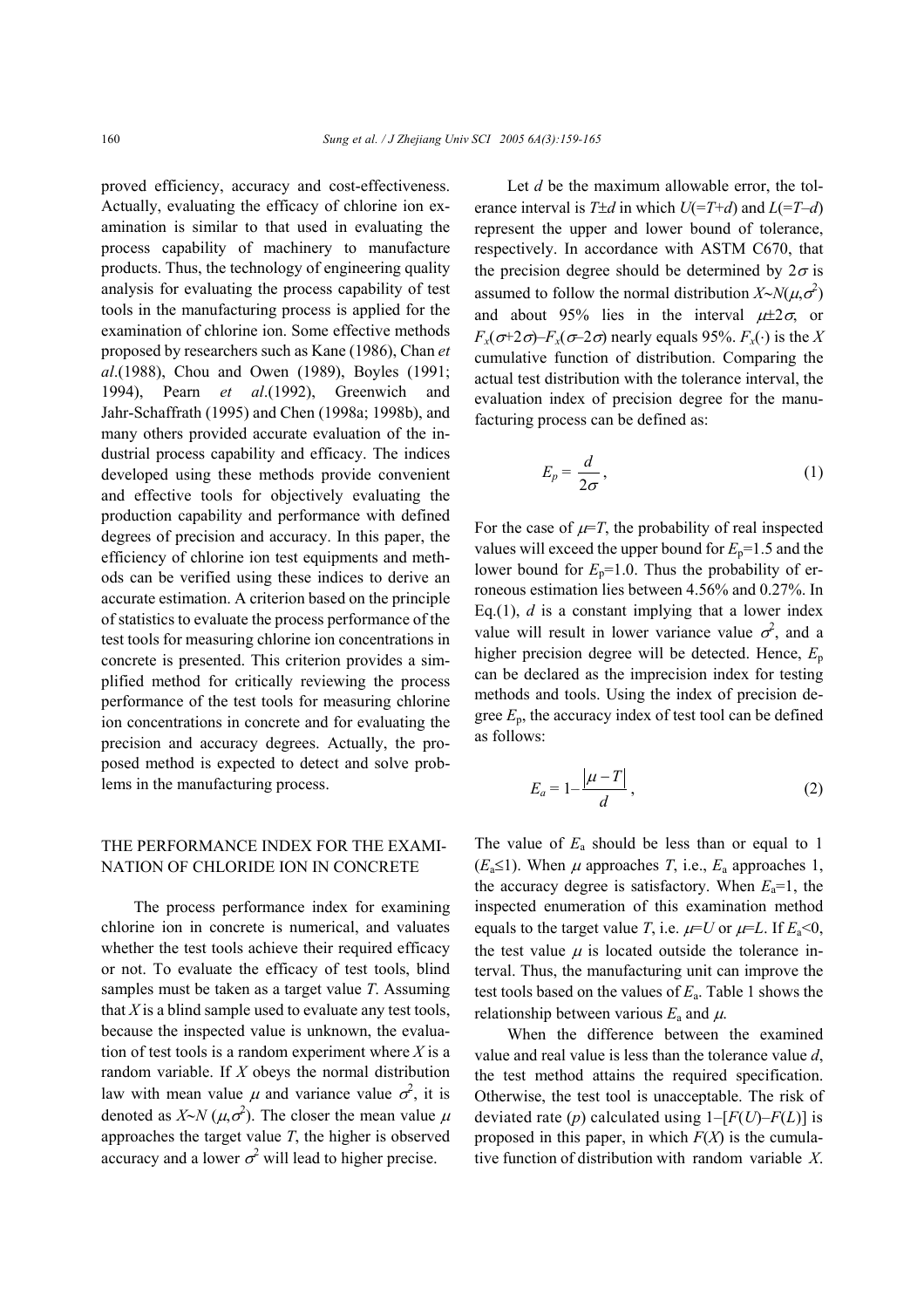| <b>Table 1</b> The relationship between various $E_3$ and $\mu$ |                        |  |  |  |
|-----------------------------------------------------------------|------------------------|--|--|--|
| $E_{\rm a}$                                                     | $\mu$                  |  |  |  |
| $E_{\rm a} = 1.0$                                               | $\mu = T$              |  |  |  |
| $E_{\rm a} = 0.8$                                               | $\mu = T \pm (0.2) d$  |  |  |  |
| $E_{\rm a} = 0.6$                                               | $\mu = T \pm (0.4) d$  |  |  |  |
| $E_{\rm a} = 0.4$                                               | $\mu = T \pm (0.6) d$  |  |  |  |
| $E_{\rm a} = 0.2$                                               | $\mu = T \pm (0.8) d$  |  |  |  |
| $E_{\rm a} = 0.0$                                               | $\mu = L$ or $\mu = U$ |  |  |  |
| $E_{\rm a}$ < 0.0                                               | $\mu < L$ or $\mu > U$ |  |  |  |

**Table 1 The relationship between various** *E***a and** <sup>µ</sup>

According to the assumption of a normal distribution, the risk of deviated rate *p* can be expressed as follows:

$$
p=2-\{\Phi(2E_pE_a)+\Phi(2E_p[2-E_a])\}\tag{3}
$$

where:  $\Phi(\cdot)$  is the cumulative function of standard normal distribution.

Obviously, when *E*a equals 1, the risk of deviated rate *p* is the function of  $E_p$  ( $p=2-2\Phi(2E_p)$ ). This equation shows that a larger  $E_p$  will mean a lower risk of deviated rate. For example, when  $E_p=1.0$ , the risk of deviated rate is about 4.56%. If the value of  $E_p$  is smaller than 1.0, the risk of deviated rate is larger than 4.56%. This indicates that the index of precision degree  $E_p$  is closely relative to the risk of deviated rate  $p$ . Table 2 lists the relationship between the index of precision degree and the upper limit of the risk of deviated rate  $p$  for various values of  $E_a$  and  $E_p$ .

Table 2 The relationship between  $p$ ,  $E_p$  and  $E_a$ 

| $E_p$ $E_a=1.0$ $E_a=0.8$ $E_a=0.6$ $E_a=0.4$ $E_a=0.2$ $E_a=0.0$ |  |  |  |
|-------------------------------------------------------------------|--|--|--|
| 0.5 0.31731 0.32693 0.35501 0.39938 0.45667 0.52275               |  |  |  |
| 1.0 0.04550 0.06300 0.11762 0.21254 0.35574 0.50003               |  |  |  |
| 1.5 0.00270 0.00836 0.03594 0.11507 0.27425 0.50000               |  |  |  |
| 2.0 0.00006 0.00069 0.00820 0.05480 0.21186 0.50000               |  |  |  |

The above analyses demonstrate that once the  $E_p$ value of one of the test tools is calculated, the risk of deviated rate *p* can be quickly estimated using the relationship of index  $E_p$  and the risk of deviated rate  $p$ .

# THE ESTIMATION FOR THE PROCESS PERFORMANCE INDEX

Samples of test tools are denoted  $X_1, ..., X_n$ . To

acquire the natural estimators of  $E_p$  and  $E_a$ , these *n* samples are used to calculate their  $\mu$  and  $\sigma$  values with focus on the inspection of blind samples. The natural estimators can be defined as:

$$
\hat{E}_{\mathfrak{p}} = b_n \times \left(\frac{d}{2S}\right),\tag{4}
$$

$$
\hat{E}_{\rm a} = 1 - \frac{|\bar{X} - T|}{d} \tag{5}
$$

Symbols *n*,  $\overline{X} = n^{-1} (\sum_{i=1}^{n} X_i)$  and  $S^2 = (n-1)^{-1}$ 2  $\times \sum_{i=1}^{n} (X_i - \overline{X})^2$ , represent sample size, sample mean and sample variance, respectively. The mean  $\mu$  and variance  $\sigma^2$  can be calculated. Thus, equation of  $b_n$ (Montgomery, 1985) can be expressed as:

$$
b_n = \sqrt{\frac{2}{n-1}} \times \left( \frac{\Gamma[(n-1)/2]}{\Gamma[(n-2)/2]} \right) \tag{6}
$$

Obviously,  $b_n$  is a function of sample size  $n$ . For sample size greater than 26, the equation of  $b_n$  can be simplified as:

$$
b_n \approx \sqrt{\frac{n-2}{n-1}} \left( 1 - \frac{1}{4(n-2)} \right) + \left( \frac{1}{32(n-2)^2} \right) + \left( \frac{5}{128(n-2)^3} \right)
$$
(7)

Table 3 is the relationship between sample size *n* and value of  $b_n$ .

The statistical equation  $(n-1)(b_n)^2 (E_p)^2 / (\hat{E}_p)^2$  is

**Table 3 The comparison table of each sample size** *n* **and value** of *b* 

|                  | $\cdots$ |          |        |             |        |                        |        |
|------------------|----------|----------|--------|-------------|--------|------------------------|--------|
| $\boldsymbol{n}$ | $b_n$    | n        | $b_n$  | n           | $b_n$  | n                      | $b_n$  |
| 3                | 0.5800   | 9        | 0.9650 | 15          | 0.9810 | 21                     | 0.9869 |
| 4                | 0.7250   | 10       | 0.9693 | 16          | 0.9823 | 22                     | 0.9876 |
| 5                | 0.7980   | 11       | 0.9727 | 17          | 0.9835 | 23                     | 0.9882 |
| 6                | 0.8410   | 12       | 0.9754 | 18          | 0.9845 | 24                     | 0.9887 |
| 7                | 0.9515   | 13       | 0.9776 | 19          | 0.9854 | 25                     | 0.9892 |
| 8                | 0.9594   | 14       | 0.9794 | 20          | 0.9862 | 26                     | 0.9896 |
| $b_n \cong$      | $n - 2$  | $4(n-2)$ |        | $32(n-2)^2$ |        | $\frac{1}{128(n-2)^3}$ | ,n>26  |
|                  |          |          |        |             |        |                        |        |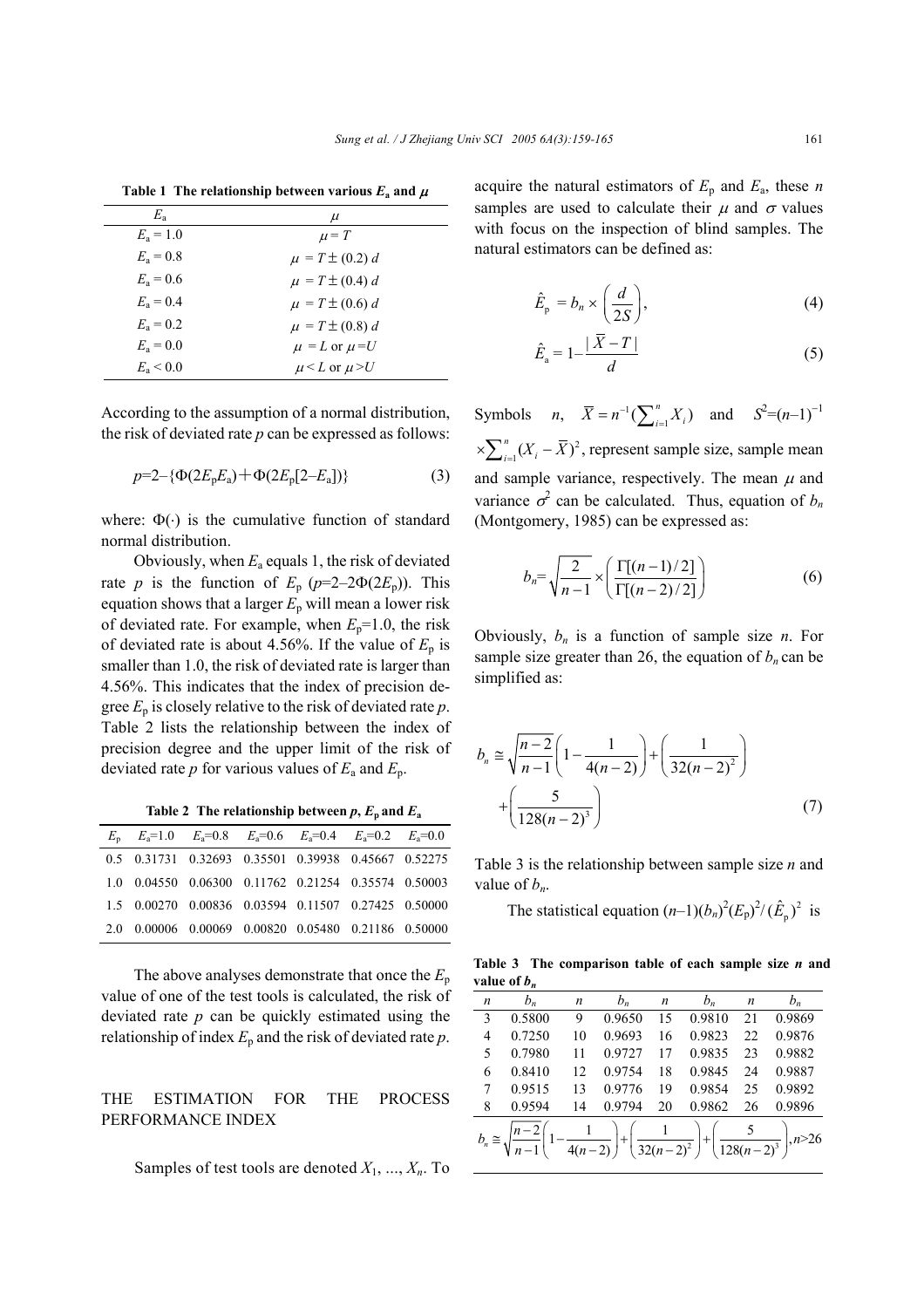a chi-square distribution with *n*–1 degrees of freedom based on the assumption of normality. In order to obtain the cumulative distribution function and the probability density function of  $\hat{E}_{\mathbf{a}}$ , two parameters  $\lambda$ and *Y* are defined in this paper as:

(1) 
$$
\lambda = (4n)(E_p)^2 (1-E_a)^2
$$
 (8)

(2) 
$$
Y = n(\bar{X} - T)^2 / \sigma^2
$$
 (9)

where: *Y* obeys a non-central chi-square distribution with one degree of freedom and the non-centrality parameter  $\delta = \lambda^{1/2}$ .

The cumulative distribution function of *Y* can be redefined as:

$$
f_Y(y) = \sum_{l=0}^{\infty} P_l(\lambda) f_{Y_j}(y),
$$
 (10)

where:  $P_l(\lambda) = e^{-\lambda/2} (\lambda/2)^l / (j!)$ ;  $Y_j$  is chi-square distribution of  $\chi^2_{1+2}$ .

The above analyses can be synthesized to rewrite the estimator  $\hat{E}_n$  as:

$$
\hat{E}_{\rm a} = 1 - \frac{\sqrt{Y}}{\sqrt{n}E_{\rm p}}\tag{11}
$$

Since  $P(\hat{E}_a \le x) = P(\sqrt{Y} \ge (1-x)) = 1$ , then,  $F_{\hat{E}_a}(x) = 1$  as  $x > 1$ . If  $x \le 1$ , the cumulative distribution function of  $\hat{E}_a$  becomes:

$$
F_{\hat{E}_a}(x) = P(\hat{E}_a \le x) = P(1 - \frac{\sqrt{Y}}{\sqrt{n}E_p} \le x)
$$
  
= 1 - P(Y < n(E\_p)^2 (1 - x)^2)  
= 1 - \sum\_{l=0}^{\infty} P\_l(\lambda) \int\_0^{n(E\_p)^2 (1 - n)^2} f\_{Y\_j}(y) dy \qquad (12)

Based on Leibnitz's rule, the cumulative distribution function of  $\hat{E}_a$  is defined as:

$$
f_{\hat{E}_a}(x) = \sum_{j=0}^{\infty} P_j(\lambda)(2n)(E_p)^2(1-x)f_{Y_j}[n(E_p)^2(1-x)^2]
$$

$$
= \sum_{j=0}^{\infty} P_j(\lambda) \times \left( \frac{(\sqrt{n}E_p)^{2j+1} (1-x)^{2j}}{\Gamma(j+1/2) 2^{j-1/2}} \right)
$$
  
× e<sup>-n(E\_p)^2(1-x)^2/2</sup>, x \le 1 (13)

The probability density function of  $\hat{E}_a$  can be derived as:

 $f_{\hat{E}_{a}}(x) =$  $\int_{p}^{n+2j} \int_{0}^{\infty} (1-x-1)^{2j} e^{n-1}$  $a^{2j+1}$   $J_0$  $\binom{p}{2}^2$   $\left(\frac{2}{2}\right)^2 + \left(\frac{0}{2}\right)^2$  $\exp\left\{-\frac{n(E_{\rm p})^2}{18a^2}(a^2z^2+(9-yz)^2)\right\}dz, x\leq 0,$  $\int_{p}^{n+2j}$   $\int_{0}^{3/y}$   $(1-x-1)^{2j}$   $a^{-1}$  $a^{2j+1}$   $J_0$  $\binom{p}{2}^2$   $\left(\frac{2}{2}\right)^2$   $\left(\frac{0}{2}\right)^2$  $\exp\left\{-\frac{n(E_{\rm p})^2}{18a^2}(a^2z^2+(9-yz)^2)\right\}$ d  $4A_n \sum_{i=1}^{\infty} P_i(\lambda)(B_i) \frac{(\sqrt{n}E_p)^{n+2j}}{2^{i+1}} \int_{0}^{\infty} (1 - yz/3)$  $4A_n \sum_{i=1}^{\infty} P_i(\lambda)(B_i) \frac{(\sqrt{nE_p})^{n+2j}}{2^{j+1}} \int_{0}^{3/y} (1 - yz/3)^{2j} z^n$  $\int_{a}^{b} \sum_{j=0} P_j(\lambda)(B_j) \frac{(\sqrt{B_j} - \mu_j)}{a^{2j+1}} \int_{0}^{\infty} (1 - yz/3)^{2j} z^{m}$  $a^{2j}$ <br>*j*=0<br>*j nE*  $A_n \sum P_i(\lambda)(B_i) \frac{(y+a_0)^2}{2}$   $\left[ (1 - yz/3)^{2j} z \right]$  $\sum_{j=0}^{\infty} P_j(\lambda)(B_j) \frac{(\sqrt{n}E_{\rm p})^{n+2j}}{a^{2j+1}} \int_{0}^{\infty} (1 - yz/3)^{2j} z^{n-j}$  $a^2z^2 + (9 - yz)^2$ }  $dz, x$  $\times$  exp  $\left\{ -\frac{n(E_{\rm p})^2}{18a^2}(a^2z^2 + (9 - yz)^2) \right\} dz, x \le$ *nE*  $A_n \sum P_i(\lambda)(B_i) \frac{(y+\lambda)^n p^j}{2^{i+1}} \left(1 - yz/3\right)^{2j} z$  $\sum_{j=0}^{\infty} P_j(\lambda)(B_j) \frac{(\sqrt{n}E_{\rm p})^{n+2j}}{a^{2j+1}} \int_{0}^{3/y} (1 - yz/3)^{2j} z^{n-j}$  $a^2z^2 + (9 - yz)^2)$   $dz$  $\times$  exp  $\left\{ -\frac{n(E_{\rm p})^2}{18a^2}(a^2z^2 + (9 - yz)^2) \right\}$  $\sum_{j=0}^{l} {i_j (\nu \nu)} (\nu_j)$   $a^{2j+1}$  $\sum_{j=0}^{l} {i_j (\kappa y) (\kappa_j y)} a^{2j+1}$  $\sum_i P_j(\lambda)(B_j) \frac{(\sqrt{n}L_p)}{a^{2j+1}} \int_0^\infty (1-\frac{1}{\sqrt{n}}) d\mu$  $\sum P_j(\lambda)(B_j) \frac{(\sqrt{n}L_p)}{a^{2j+1}} \int_0^{3/y} (1-y)$  $\left| \frac{\exp\left\{-\frac{n(L_p)}{18a^2}(a^2z^2+(9-yz)^2)\right\}}{18a^2}(dx, x>0.$  $\int$  $\overline{1}$  $\left| \right|$  $\frac{1}{2}$  $\left| \right|$  $\overline{ }$  $\mathbf{I}$ ₹  $\frac{1}{2}$  $\left| \right|$  $\frac{1}{2}$  $\frac{1}{2}$  $\overline{\mathfrak{l}}$ (14)

where:

$$
A_n = \frac{1}{(3\sqrt{2})^n \Gamma((n-1)/2)}; \ B_j = \frac{1}{2^j \Gamma((2j+1)/2)}.
$$

The expected value and variance of  $\hat{E}_n$  can be calculated as:

$$
E(\hat{E}_{\mathsf{p}})=E_{\mathsf{p}};\tag{15}
$$

$$
Var(\hat{E}_{\mathbf{p}}) = \left\{ (b_n)^2 \times \left( \frac{n-1}{n-3} \right)^2 - 1 \right\} (E_{\mathbf{p}})^2. \tag{16}
$$

Herein, the unbiased estimator  $\hat{E}_{\rho}$ , which is a function of the complete, sufficient statistics  $S^2$ , can be considered as the optimal estimator of  $E_p$ . Its expected value and variance can be calculated as follows:

$$
E[\hat{E}_a] = E_a - (2\sqrt{n\pi}E_p)^{-1} \{\sqrt{2} \exp(-\delta/2)\}\
$$
  
+2(1 - E\_a)\Phi\{-2\sqrt{n}E\_p(1 - E\_a)\}\t(17)

$$
Var[\hat{E}_a] = (E_a)^2 + [9n(E_p)^2]^{-1}
$$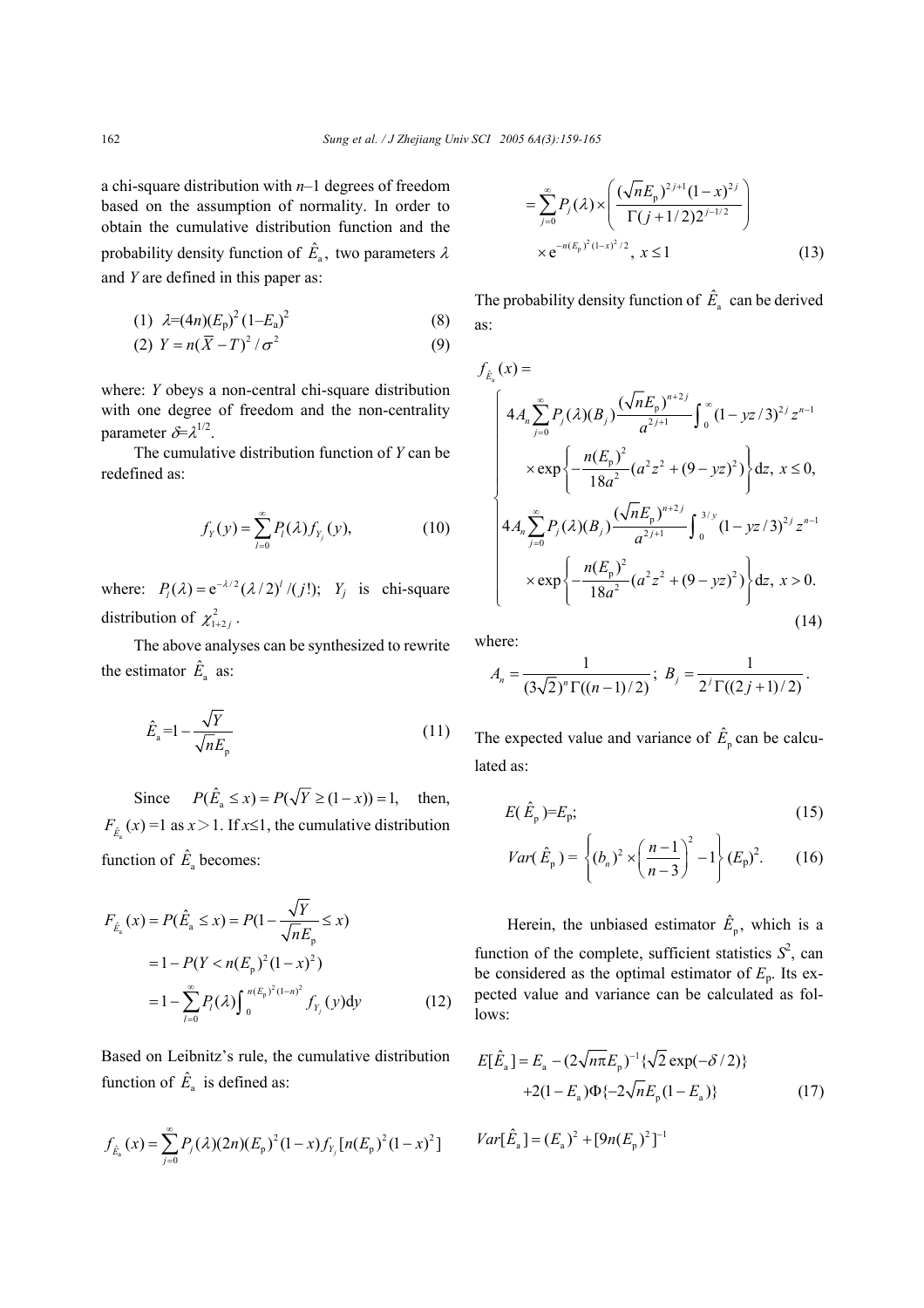$$
-(2\sqrt{n\pi}E_{p})^{-1}[2\sqrt{2}\exp(-\delta/2)]
$$
  
+4(1 - E<sub>a</sub>) $\Phi$ {-2 $\sqrt{n}E_{p}$ (1 - E<sub>a</sub>)} - E[\hat{E}\_{a}]^{2} (18)

where:  $\delta = 9n\{E_p(1 - E_a)\}^2$ .

# THE EVALUATION CRITERIA FOR THE TEST TOOL OF CHLORIDE ION

The index *E*a is proved as an excellent measure to evaluate the effectiveness in the examination of chlorine ion in concrete. If the index  $E_a$  is less than the standard value  $V_1$ , the accuracy degree of the test tool is unsatisfactory. The standard value  $V_1$  can be specified based on the weight and measure standards published in Central National Standard or International Inspection Standard. To verify whether the accuracy degree of a testing tool up to standard, the following statistical testing hypothesis can be considered.

$$
H_0: E_a \le V_1
$$
  
\n
$$
H_1: E_a > V_1
$$
\n(19)

The estimator  $\hat{E}_n$  is used in the test statistics. The test rule (the critical region) can be defined as  $C=\{\hat{E}_a \mid \hat{E}_a \leq V_a\}$ . The critical value  $V_a$  can be determined by

$$
V_{\rm a} = V_1 + t_{\alpha 1}(n-1) \times \left(\frac{b_n}{\sqrt{n}\hat{E}_{\rm p}}\right),\tag{20}
$$

It satisfies

$$
P\{\hat{E}_a \le C_a \mid E_a \ge V_1\} \le \alpha_1 \tag{21}
$$

where:  $t_{\alpha1}(n-1)$  is the upper  $\alpha$  percentile of the *t* distribution with *n*–1 degrees of freedom.

Similarly, the following statistical testing hypothesis can also determine the precision degree. If the precision degree is greater than  $V_2$ , the test method is unqualified. Assuming that the minimum requirement of the precision degree of the test tool is  $E_p > V_2$ , the null hypothesis and alternative hypothesis can be expressed as:

$$
H_0: E_p \le V_2
$$
  
\n
$$
H_1: E_p > V_2
$$
\n(22)

The critical value  $V_p$  can be determined using the following equation

$$
P(\hat{E}_p \ge V_p | E_p = V_2) = \alpha_2
$$
  

$$
P\{K \le (n-1)b_n^2 (V_2 / V_p)^2\} = \alpha_2
$$
 (23)

where:  $K = (n-1)b_n^2 E_p^2 / \hat{E}_p^2$  follows a chi-square distribution with  $n-1$  degrees of freedom. Hence,

$$
V_{\rm p} = \frac{\sqrt{n-1} \times b_n \times V_2}{\sqrt{\chi_{a2}^2(n-1)}}
$$
 (24)

where:  $\chi^2_{\alpha 2}(n-1)$  is the lower  $\alpha_2$  percentile of *K*.

#### DECISION MAKING

To evaluate whether a chlorine ion test tool reaches the inspection standard, the parameters of process performance, e.g. *V*1, *V*2 and risk level of  $\alpha_1$ -risk,  $\alpha_2$ -risk are determined. Subsequently, the value of  $\hat{E}_a$  and  $\hat{E}_p$  can be calculated from the samples. The parameter  $t_{\alpha1}(n-1)$  can then be acquired from an appropriate statistical table. Finally, calculating the critical value of  $V_a$  can be carried out based on  $\alpha$ -risk,  $\hat{E}_a$ ,  $V_1$  and  $b_n$ . If the estimated value of  $\hat{E}_a$  is less than the critical value of  $V_1$ , the accuracy degree of this test tool is unsatisfactory. Similarly, the  $\chi^2_{\alpha 2}(n-1)$  value can be obtained from an appropriate statistical table, and the critical value of  $V_p$  can be calculated based on  $\alpha_2$ -risk,  $\hat{E}_p$ ,  $V_2$  and  $b_n$ . If the estimated value of  $\hat{E}_p$  is less than  $V_2$ , the precision degree of the test tool is insufficient. Furthermore, the risk of deviated rate (*p*) can be used to estimate the error ratio and reasonability of this examination method. In order to clearly understand the whole evaluation procedure, the criteria for the performance of the examination method are established according to the following steps:

Step 1: Determine  $V_1$ ,  $V_2$ ,  $\alpha_1$  and  $\alpha_2$  based on the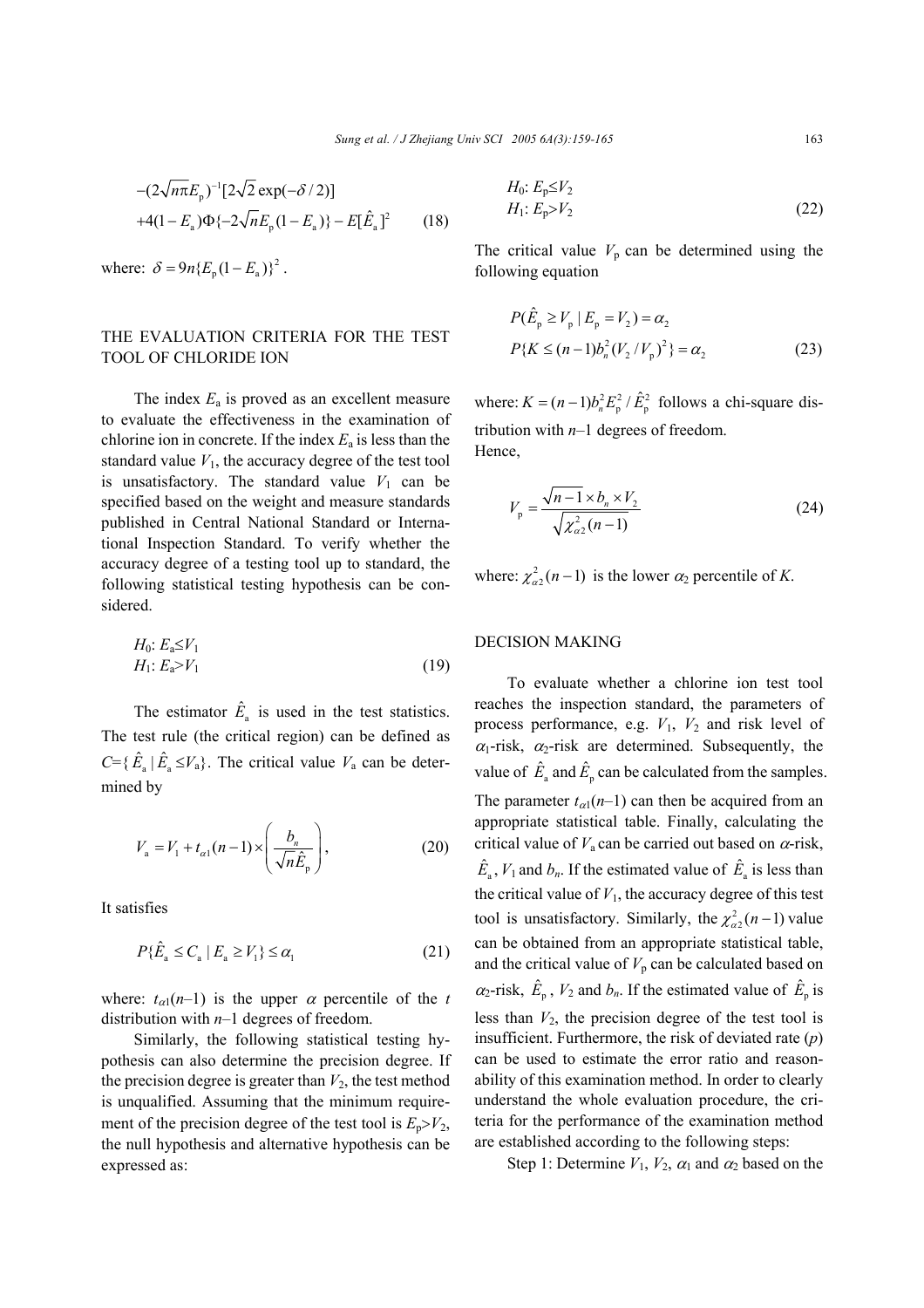desired quality condition and significance level.

Step 2: Calculate  $\hat{E}_n$  and  $\hat{E}_n$  from the experimental sample.

Step 3: Select  $t_{\alpha1}(n-1)$  and  $\chi^2_{\alpha2}(n-1)$  from an appropriate statistical table, and compute the critical value  $V_a$  and  $V_p$  by  $V_1$ ,  $V_2$ ,  $\alpha_1$  and  $\alpha_2$ .

Step 4: If  $\hat{E}_n$  and  $\hat{E}_n$  are greater than the critical values  $V_a$  and  $V_p$ , the accuracy degree and precision degree satisfy the quality requirement, the manufacturing quality of specified chlorine ion test tool can be accepted.

Step 5: If  $E_a \le V_1$  or  $E_p \le V_2$  which shows the accuracy degree or precision degree is unsatisfactory respectively, it concludes the test tool that fails to meet the desired quality, the risk of deviated rate (*p*) and reasonability for advanced discussion, and improvement measures.

#### EXAMPLE

Analyses of experimental data collected by various laboratories are presented to illustrate the procedure and to verify the validity of the method as proposed in this paper. Table 4 lists the accuracy degree of multi-laboratory test results.

**Table 4 Accuracy degree of multi-laboratory test results** 

| Chloride percentage<br>density by<br>multi-laboratories | Standard<br>deviation | The acceptance of<br>two testing values |
|---------------------------------------------------------|-----------------------|-----------------------------------------|
| 0.0176                                                  | 0.0030                | 0.0085                                  |
| 0.0268                                                  | 0.0031                | 0.0088                                  |
| 0.0313                                                  | 0.0032                | 0.0091                                  |
| 0.0592                                                  | 0.0037                | 0.0105                                  |
| 0.1339                                                  | 0.0048                | 0.0136                                  |
| 0.2618                                                  | 0.0069                | 0.0195                                  |

The process performance index for the specified chlorine ion test tool employs a numerical index to assess the manufacturing quality of the test tool to decide whether it matches the required accuracy degree and precision degree. Herein, The chlorine ion density of the test sample is  $0.0268 \text{ kg/m}^3$ , and defined as the target value *T*. In order to satisfy the multi-laboratory accuracy degree and the specification of ASTM C670 code, the maximum allowable error 0.0062 kg/m<sup>3</sup>, the upper tolerance limit  $(U = T + d)$ 

0.033 kg/m<sup>3</sup>, and the lowest tolerance limit  $(L=T-d)$  $0.0206$  kg/m<sup>3</sup> must be met. The examined values of sixty-six chlorine ion test tools are shown in Table 5.

**Table 5 The examined values of newly developed test** 

|        | method of chlorine ion in concrete |        |        | (Unit: $kg/m^3$ ) |        |
|--------|------------------------------------|--------|--------|-------------------|--------|
| 0.0261 | 0.0232                             | 0.0269 | 0.0258 | 0.0265            | 0.0271 |
| 0.0269 | 0.0288                             | 0.0232 | 0.0293 | 0.0288            | 0.0279 |
| 0.0261 | 0.0291                             | 0.0275 | 0.0261 | 0.0278            | 0.0282 |
| 0.0286 | 0.0261                             | 0.0264 | 0.0269 | 0.0283            | 0.0283 |
| 0.0279 | 0.0273                             | 0.0278 | 0.0262 | 0.0299            | 0.0282 |
| 0.0285 | 0.0287                             | 0.0281 | 0.0271 | 0.02.77           | 0.0267 |

The procedure for evaluating the performance of test tools is applied:

Step 1: Determine the significance levels of  $\alpha_1$ and  $\alpha_2$  both are equal to 0.05. Quality control unit defines these values. The process performance requirement of the test tool are  $V_1=0.75$  and  $V_2=1.50$ . The null hypothesis and alternative hypothesis of accuracy degree and precision degree of the test tool can be expressed as follows:

Accuracy degree:

$$
\begin{cases} H_0: E_\mathrm{a} \leq 0.75 \text{ (unsatisfactory)}\\ H_1: E_\mathrm{a} > 0.75 \text{ (satisfactory)} \end{cases}
$$

Precision degree

$$
\begin{cases}\nH_0: E_p \le 1.50 \text{ (unsatisfactory)} \\
H_1: E_p > 1.50 \text{ (satisfactory)}\n\end{cases}
$$

Step 2: Calculate  $\hat{E}$  (=0.9140) and  $\hat{E}_n$  (=2.0797).

Step 3: Determine  $V_a$  and  $V_p$  by  $V_1$ ,  $V_2$ ,  $\alpha_1$ ,  $\alpha_2$ ,  $t_{\alpha1}(n-1)$  and  $\chi^2_{\alpha2}(n-1)$  using appropriate statistics tables.

$$
V_{\rm a} = V_{\rm 1} + t_{\alpha 1}(n-1) \times \left(\frac{b_n}{\sqrt{n} \hat{E}_{\rm p}}\right)
$$
  
= 0.75+1.69 \frac{0.9784}{\sqrt{36} \times 2.0797} = 0.8284  

$$
V_{\rm p} = \frac{\sqrt{n-1} \times b_n \times V_2}{\sqrt{\chi_{\alpha 2}^2(n-1)}} = \frac{\sqrt{35} \times 0.9784 \times 1.50}{\sqrt{20.569}} = 1.9145.
$$